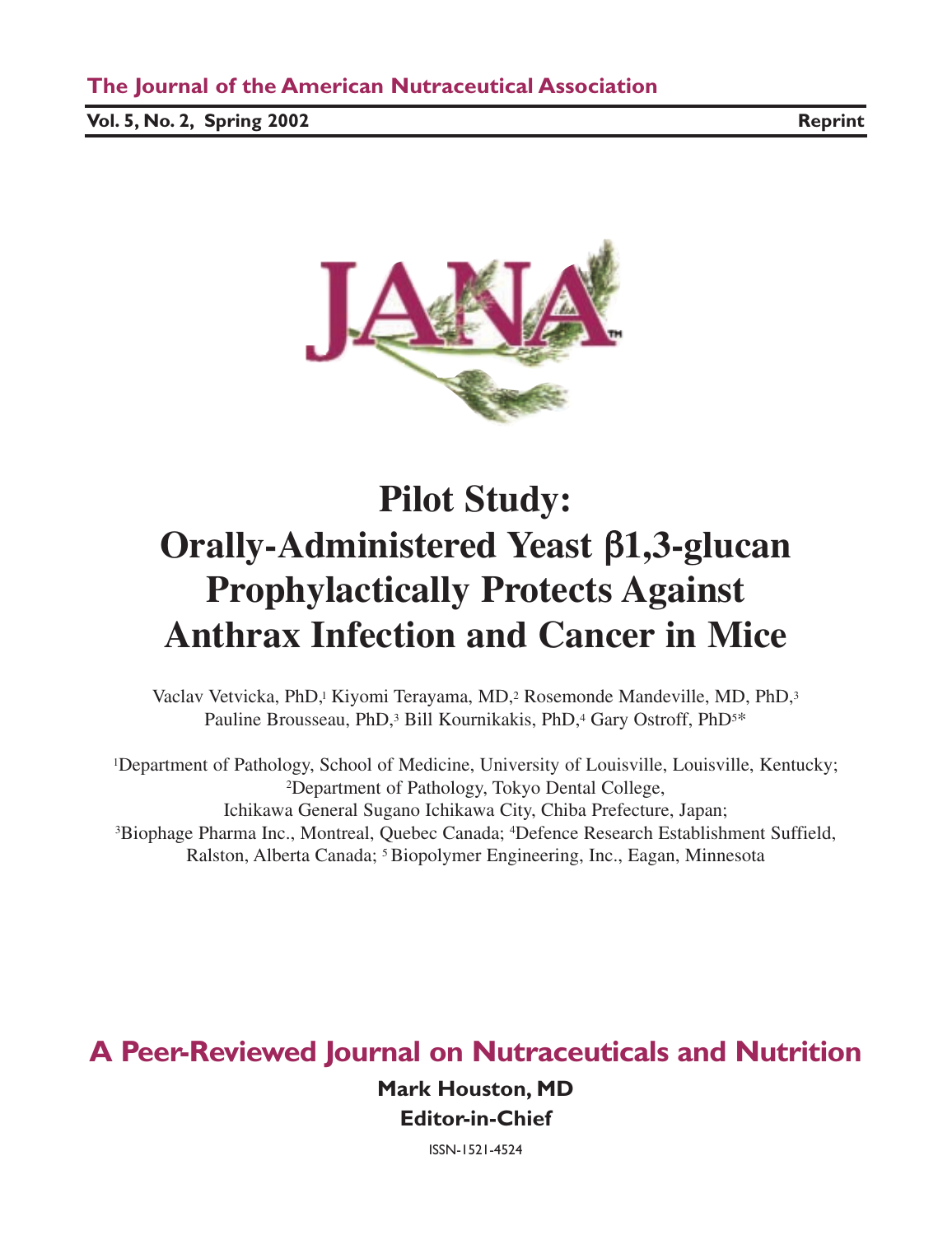## **Yeast** β**1,3-glucan and Its Use Against Anthrax Infection and in the Treatment of Cancer**

Russell L. Blaylock, MD, Member, *JANA* Editorial Board Clinical Assistant Professor, University of Mississippi Medical Center, Jackson, Mississippi

In this edition of *JANA,* the paper by Vetvicka *et al*. makes an important contribution to our scientific understanding of the nutraceutical stimulation of the immune system in the treatment of both infectious disease and cancer. While abundant evidence demonstrates the ability of β1,3 glucans to activate macrophages and neutrophils when given intravenously or intraperitoneally, there has been little information concerning its efficiency when given orally.

In their study, Vetvicka *et al*. used oral β1,3-glucan (ImucellTM WGP Beta Glucan) from a yeast source in mice infected with *Bacillus anthracis*. With the high incidence of complications associated with anthrax vaccines, an alternative approach is badly needed in this era of bioterrorism threat. Dr. Ken Alibek, a top-ranking scientist at the Russian bioweapons labs, stated that because of the number of possible bioweapon agents available, something other than mass inoculations would be needed. He suggested non-specific immune stimulation. The most effective form of nonspecific immune stimulation is macrophage activation.

The anthrax bacillus secretes two toxins, edema toxin and lethal toxin. Edema toxin stimulates an outpouring of fluid, especially into the lungs. Lethal toxin, inhibits neutrophil phagocytosis and triggers destructive intracellular reactions that destroy macrophage cells. Of primary interest is the fact that anthrax lethal toxin inhibits the macrophages from releasing their immune messengers, primarily IL-1, IL-2, IFN-gamma, and TNF-alpha.

Of particular importance in combating infection is the cytokine TNF-alpha. Vetvicka *et al.* demonstrated that yeastderived β1,3 D-glucan given orally stimulates TNF-alpha release from the macrophage, apparently overcoming inhibition by anthrax lethal toxin. This would account for the high survival figures in the β1,3-glucan-treated animals. Some previous studies found no increase in TNF-alpha but a significant increase in IL-1β.1 Other researchers have demonstrated increased TNF-alpha in response to ß-glucan stimulation.2

My own review of the literature confirms their statement that the most effective source of  $\beta$ 1,3-glucan is from *Saccharomyces cerevisiae*, the one chosen by most researchers. Purity of the product is vital, since protein contaminants, as seen in the earlier-used source Zymosan, can cause untoward immune reactions.

β1,3-glucan also stimulates phagocytosis of neutrophils. In one study, the killing efficiency of neutrophils was increased 20- to 50-fold.3 This is important since the capsular antigen poly-D-glutamic acid from the anthrax organism inhibits neutrophil phagocytosis. It is the two lethal toxins and the capsular antigen that makes the anthrax organism especially deadly. In addition, β1,3-glucan has been shown to increase clearance of bacteria by the reticuloendothelial system. Thus far, no other solutions have solved this problem.

As for  $\beta$ 1,3-glucan's effects on tumor growth, several studies have shown a significant effect on tumor growth in animal models.4,5 Early studies using immune stimulation found occasional tumor growth enhancement. This was later found to be secondary to stimulation of blocking antibody production. A safer and more effective method of immune stimulation is directed at cellular immunity, in particular the stimulation of T-helper cells and NK cells.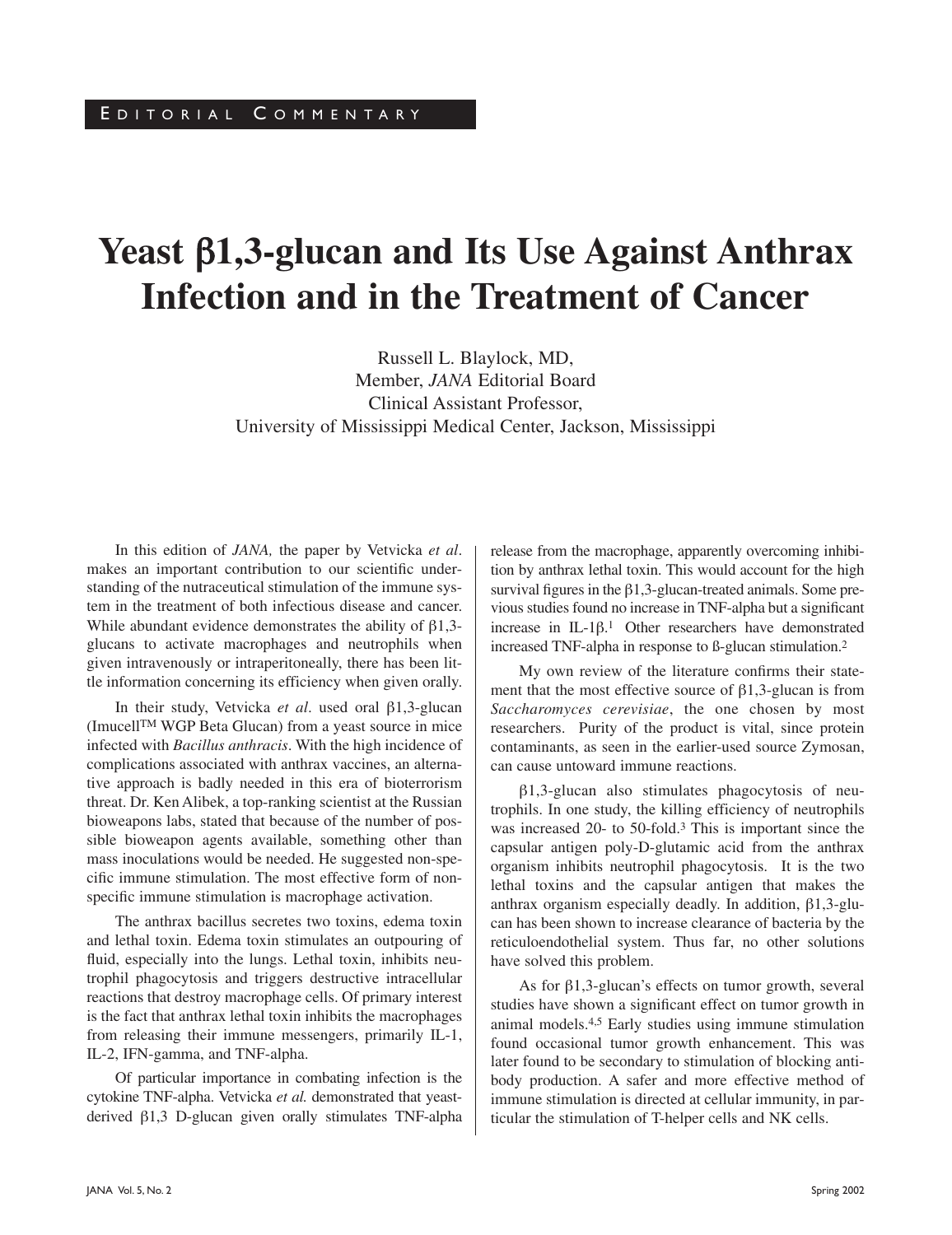β1,3-glucan has been shown to increase lymphocyte production, NK cell activation, and activation of macrophages. Several studies have also demonstrated the role played by cytokines in inhibiting tumor growth; again, particular interest is in TNF-alpha release.6 Of interest also is the role played by IL-1β, which is increased by β1,3-glucan as well. Interleukin 1β has been shown to enhance mobilization of PMLs in the bone marrow and enhance their chemotactic ability. In addition, IL-1β increases the lymphocyte count and increases their activity.7

The use of  $\beta$ 1,3-glucan is of special interest in the cancer patient undergoing chemotherapy and/or radiation treatment, since β-glucans have shown a remarkable ability to accelerate hematopoetic recovery in both sublethally and lethally irradiated mice, even when given after the radiation dose. It can also stimulate recovery of the bone marrow following chemotherapy, something vital to restricting tumor growth and preventing infectious complications during treatment.

While data provided in the research by Vetvicka and co-workers is preliminary and needs to be confirmed by a larger controlled trial, this is an important pilot study, in that it demonstrates the effectiveness of oral β1,3-glucan in treating both infectious agents and tumors.

#### **REFERENCES**

- 1. Rasmussen L-T, Seljelid R. Novel immunomodulators with pronounced *in vivo* effects caused by stimulation of cytokine release. *J Cellular Biochem*. 1991;46:60-68.
- 2. Sherwood ER, Williams DL, Di Luzio NR. Glucan stimulates production of antitumor cytolytic/cytostatic factors(s) by macrophages. *J Biol Response Modifiers.*1986;5:504-526.
- 3. Onderdonk AB, Cisneros RL. *et al.* Anti-infective effect of poly-β-1,6-glucotriosyl-β 1,3-glucopyranose glucan *in vivo*. *Infection and Immunity.* 1992;60:1642-1647.
- 4. Mansell PWA, Ichinose H, *et al.* Macrophage-mediated destruction of human malignant cells *in vivo. J Nat Cancer Inst.* 1975;54:571-576.
- 5. Sherwood ER, Williams DL, Di Luzio NR. Glucan stimulates production of antitumor cytolytic/cytostatic factors(s) by macrophages. *J Biol Response Modifiers. 1986;*5:504-526.
- 6. Carswell EA, Old LJ, *et al.* An endotoxin-induced serum factor that causes necrosis of tumors. *Proc Natl Acad Sc.* 1975;72:3666-3670.
- 7. Browder W, Williams D, *et al.* Beneficial effect of enhanced macrophage function in the trauma patient. *Ann Surg.* 1990;211:605-613.

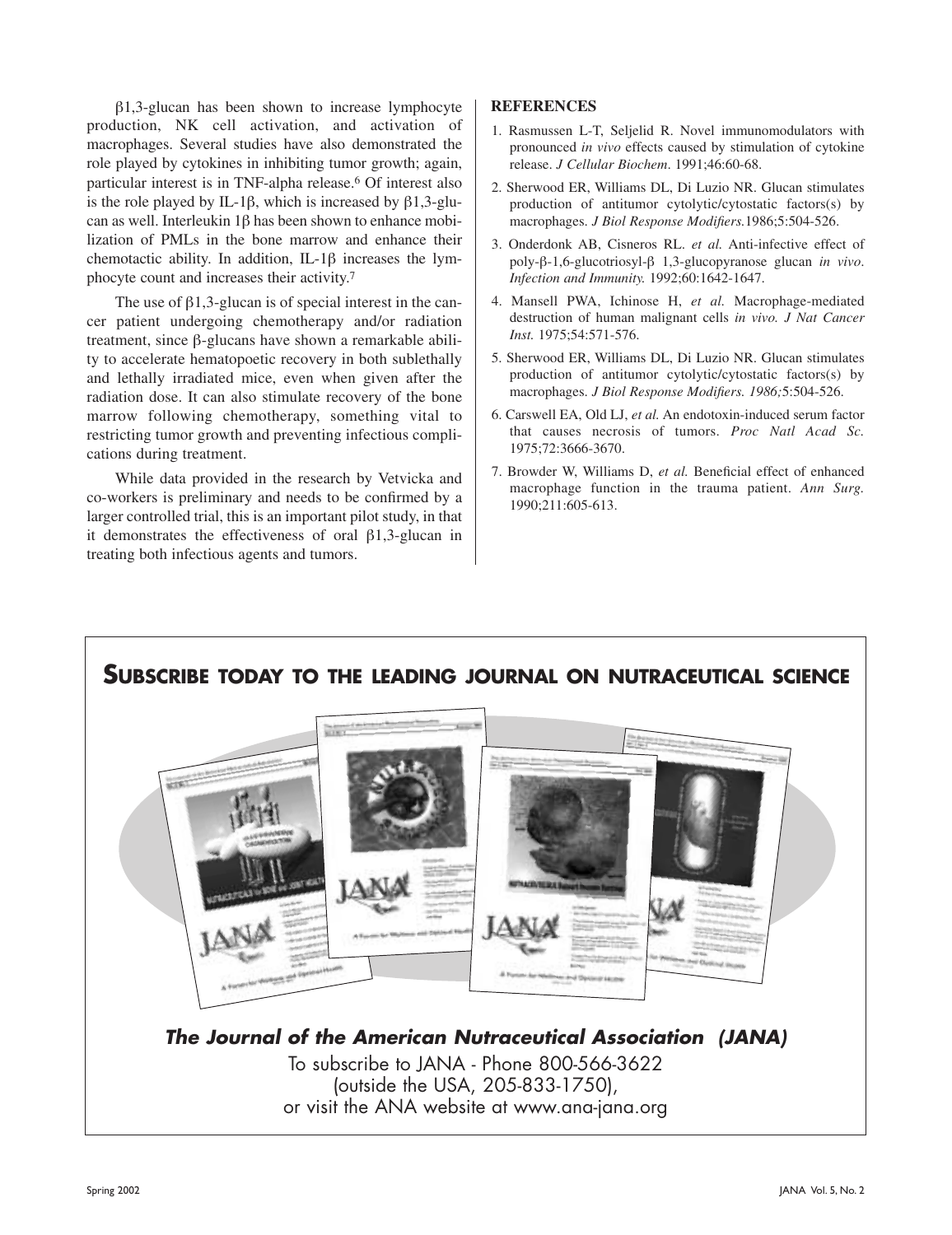# **Pilot Study: Orally-Administered Yeast**  β**1,3-glucan Prophylactically Protects Against Anthrax Infection and Cancer in Mice**

Vaclav Vetvicka, PhD,<sup>1</sup> Kiyomi Terayama, MD,<sup>2</sup> Rosemonde Mandeville, MD, PhD,<sup>3</sup> Pauline Brousseau, PhD,<sup>3</sup> Bill Kournikakis, PhD,<sup>4</sup> Gary Ostroff, PhD<sup>5\*</sup>

1Department of Pathology, School of Medicine, University of Louisville, Louisville, Kentucky; 2Department of Pathology, Tokyo Dental College, Ichikawa General Sugano Ichikawa City, Chiba Prefecture, Japan; 3Biophage Pharma Inc., Montreal, Quebec Canada; 4Defence Research Establishment Suffield, Ralston, Alberta Canada; 5 Biopolymer Engineering, Inc., Eagan, Minnesota

#### **ABSTRACT**

β1,3-glucans from various bacterial, mushroom, yeast, and cereal sources have been established as immunomodulators. In the present paper we demonstrate that orallyadministered yeast β1,3-glucan (WGP Beta Glucan) had significant effects as a prophylactic treatment to reduce the mortality of anthrax infection in mice. In addition, the same type of treatment also inhibited the growth of cancer cells *in vivo.* The mechanism of action involves the stimulation of three important cytokines: IL-2, IFN-γ, and TNF-α. These results provide preclinical evidence for the beneficial effects of orally-administered yeast β1,3-glucan.

#### **INTRODUCTION**

β1,3-glucan's role as a biologically active immunomodulator has been well documented for over 40 years. First interest in the immunomodulatory properties of polysaccharides was raised after experiments showing that a crude yeast cell preparation stimulated macrophages via activation of the com-

*\* Correspondence: Gary Ostroff, PhD Biopolymer Engineering, Inc. 3388 Mike Collins Drive Eagan, MN 55121 Phone: 651-675-0300 Fax: 651-675-0400 Email: gostroff@biopolymer.com*

plement system.1 Further work identified the immunomodulatory active component as  $β1,3$ -glucan.<sup>2</sup> Numerous studies have subsequently shown that  $\beta$ 1,3-glucans, either particulate or soluble, exhibit immunostimulating properties, including antibacterial and anti-tumor activities.3,4

β1,3-glucans can be isolated from almost every species of yeast. β1,3-glucan derived from *Saccharomyces cerevisiae* (Baker's yeast) has been the most extensively studied. β1,3-glucan forms a significant part of the yeast cell wall, together with mannan, proteins, lipids, and small amounts of chitin. In addition to yeast,  $\beta$ 1,3-glucans can be isolated from bacteria, mushrooms, algae, or cereal grains. The structure of the β1,3-glucan depends on both source and type of isolation. Different physicochemical parameters, such as solubility, primary structure, molecular weight, and branching play a role in the biological activities of β1,3-glucans.5

Original studies on the effects of β1,3-glucan on the immune system focused on mice. Subsequent studies demonstrated that β1,3-glucan has strong immunostimulating activity in a wide variety of other species, including earthworms, shrimps, fish, chicken, rats, rabbits, guinea pigs, sheep, pigs, cattle, and humans (for review see reference 6). Based on these results it has been concluded that β1,3-glucan represents a type of immunostimulant that is active across the evolutionary spectrum, likely representing an evolutionarily-conserved innate immune response directed against fungal pathogens.7-9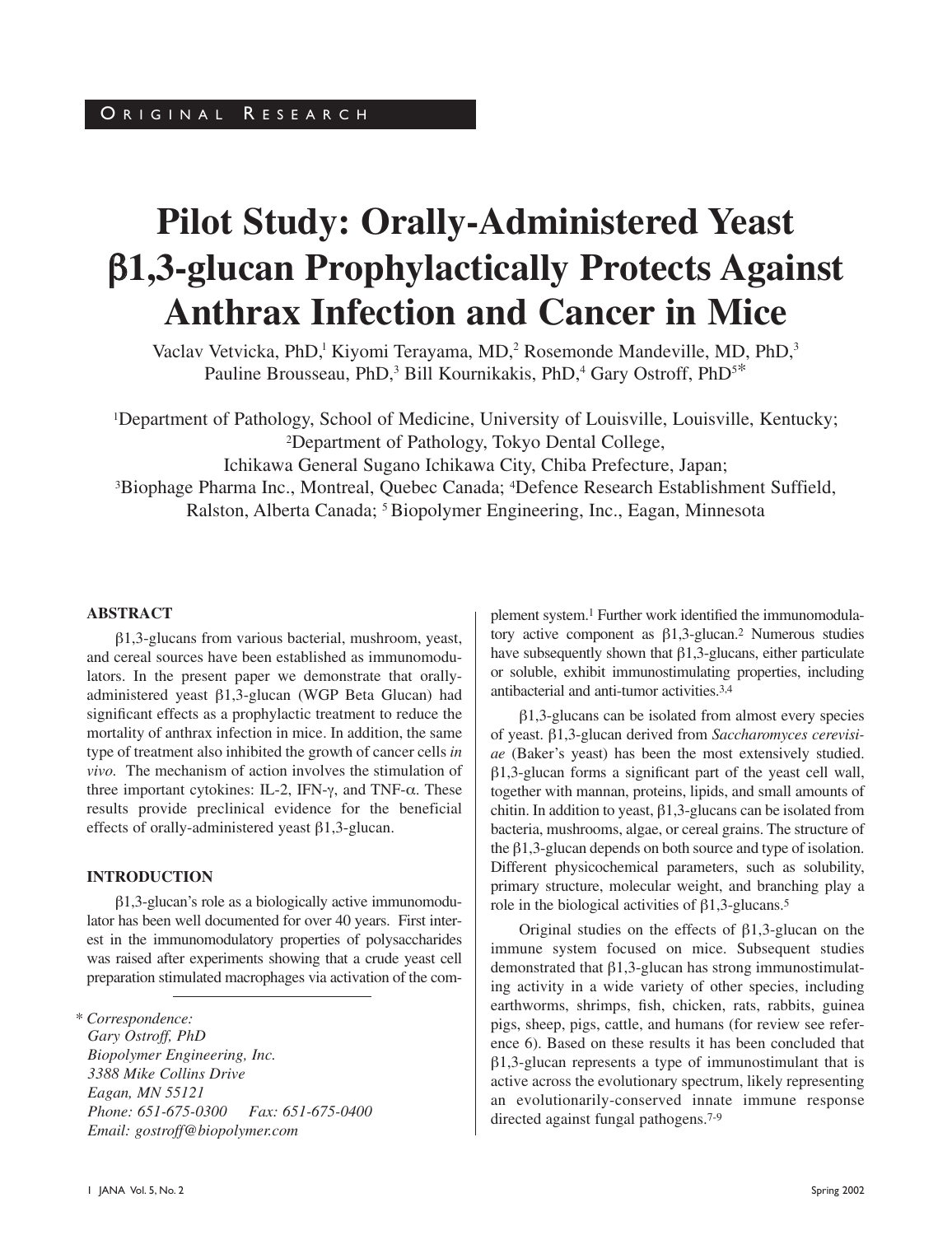More than 800 publications have reported that  $\beta$ 1,3glucans, either soluble or particulate, exhibit immunomodulatory properties. Despite the extensive investigations, no consensus on the source, size, and other properties of  $\beta$ 1,3glucan has been achieved. In addition, numerous concentrations and routes of administration have been tested, including intraperitoneal, subcutaneous, and intravenous applications. For decades, oral treatment with β1,3-glucan has been on the periphery of interest, despite the fact that it represents the most convenient route. In the last decade, however, a renewed interest in human application brought about important studies of orally-administered β1,3-glucan.

In this paper we report on the activity of orally-delivered yeast β1,3-glucan (WGP Beta Glucan) in infectious disease and tumor animal model systems. Although the anti-infective properties of β1,3-glucans have been already established, the majority of this work has been done with parenterally-administered  $\beta$ 1,3-glucans, and the number of bacteria tested were very limited. Due to the recent threats of bioterrorism, we tested the effects of orally-delivered yeast β1,3-glucan on infection with *Bacillus anthracis.* Similarly, the anti-tumor effects of β1,3-glucans are well established, and most of the work has been done with parenterally-administered fungal β1,3-glucans, or oral administration of crude mushroom glucan preparations. In this study we tested the effects of oral administration of highly purified yeast β1,3 glucans on tumor growth.

#### **MATERIAL AND METHODS**

#### **Yeast** β**1,3-glucan**

A highly purified particulate yeast-derived β1,6-branched β1,3-glucan (Imucell™ WGP Beta Glucan, Biopolymer Engineering, Inc., Eagan, Minn.) was used in all experiments. The glucan was suspended in water at indicated concentrations.

#### **Bacteria**

*Bacillus anthracis* strain Vollum 1B (USAMRIID, Ft. Detrick, Md) was used for preparation of spores by harvesting from blood agar plates followed by heat shock (80<sup>o</sup>) C for 11 minutes). Aliquots diluted in phosphate buffered saline (PBS) were stored at -80°C. A well-established model of anthrax infection in mice was used.10

#### **Mice**

Female, 6-wk-old BALB/c mice were purchased from Charles River Laboratories, St. Constant, Quebec, or male 6-wk-old BALB/c mice were purchased from Clea Japan, Inc. For anthrax experiments, mice were maintained inside the biosafety level 3 laboratory at DRES. Care and handling of mice followed guidelines set out by the Canadian Council on Animal Care.

#### **Tumor cell line**

Mouse intestinal tumor cell line Colon26 was passaged

*in vivo* in BALB/c mice.<sup>11</sup> Twenty-one days after inoculation, the tumors were excised, gently teased over stainless steel screens, washed in RPMI 1640 medium and resuspended in PBS (1x106 viable cells/ml).

#### **Anthrax-protective prophylactic effects**

Experimental groups (10 mice/group) were gavaged daily (days -7 to 0) with 0.1 ml of water containing either 0, 2 mg/kg or 20 mg/kg of WGP Beta Glucan. On day 0, 60 minutes after the final oral treatment, mice were infected subcutaneously with an  $LD_{60}$  dose of 85  $\pm$  11 anthrax spores/animal. Confirmation of the doses was determined by seeding 0.1 ml of the same suspension on blood agar plates. All experimental animals were monitored twice daily post-infection for 10 days. At day 10, mortality had plateaued and the experiment was ended.

#### **Tumor-protective effects**

Tumor cells (1x105 viable cells in 0.1 ml) were injected into the abdominal wall of all animals on day 0. Groups of mice (8 mice/group) were gavaged daily with water or WGP Beta Glucan (28.4 mg/kg) for 21 consecutive days (days 1- 21). Twenty-one days after tumor administration animals were sacrificed, tumors excised, and tumor weight measured.

#### **Chemicals**

Fetal calf serum and RPMI 1640 medium were purchased from Gibco BRL(Rockville, MD), HEPES, Concanavalin A, and lipopolysaccharide were purchased from Sigma (St. Louis, MO).

#### **Cytokines**

For evaluation of cytokine production, we incubated purified spleen cells from each animal (2x106 cells/ml in RPMI 1640 medium with 5% FCS) in wells of a 24-well tissue culture plate. After addition of 1 µg of Concanavalin A or 10 µg of LPS per well, cells were incubated for 72 hr in a humidified incubator (37 $\degree$ C, 5% CO<sub>2</sub>). At the endpoint of incubation, supernatants were collected, filtered through 45 µm filter and tested for the presence of IL-2, IFN-γ and TNF-α. Levels of cytokines were measured by commercial ELISA in accordance with the protocol for Cytoscreen™ of BioSource International, Inc. (Camarillo, CA).

#### **RESULTS**

Orally-administered WGP Beta Glucan treatments showed significant anthrax-protective anti-infective effects. Under our experimental conditions, 5 out of 10 control mice survived the anthrax infection. Compared to this 50% control survival rate, prophylactic daily oral doses of WGP Beta Glucan (2 or 20 mg/kg) increased survival to 100% (Figure 1).

Orally-administered WGP Beta Glucan treatments also showed tumor-protective effects on tumor size and vascularization (Figure 2). Table 1 shows the effects of oral administration of WGP Beta Glucan on tumor weight. These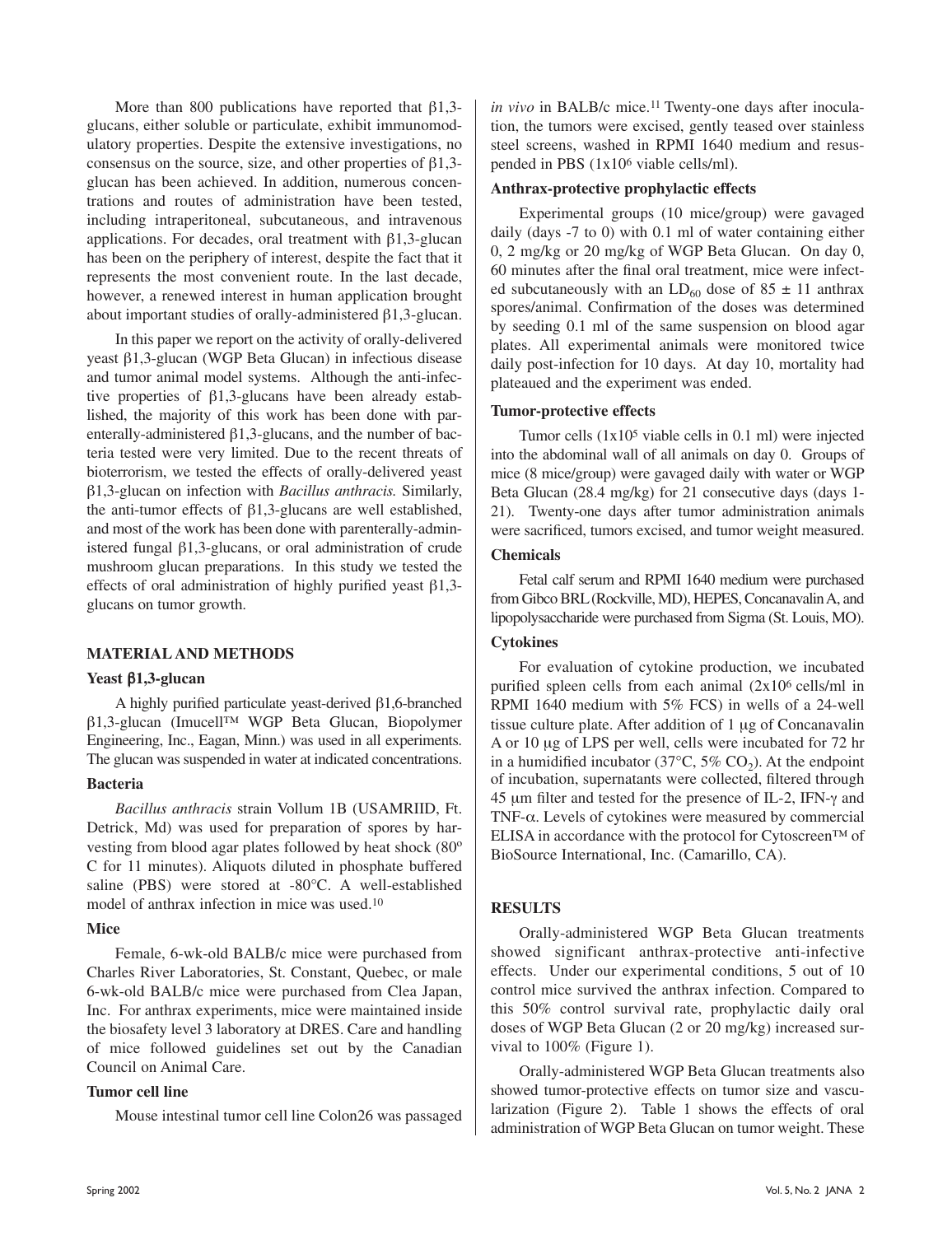results show the beneficial effects of WGP Beta Glucan, as evidenced by a statistically significant decrease (-21%) in tumor weight at day 21 from 0.66 +/- 0.06 g in control mice to  $0.52 +$ /-  $0.06$  g in  $\beta$ 1,3-glucan-treated mice (P<0.05). In addition, the control animals were observed to be inactive and crouching, and had reduced body temperature in comparison to the WGP Beta Glucan-treated animals.

Evidence of orally-administered WGP Beta Glucan immunomodulatory activity was also demonstrated through effects on the production of three different cytokines, IL-2, IFN-γ, and TNF-α (Table 2). The production of these three cytokines was measured after a 72 hr *in vitro* incubation of spleen cells isolated from control and WGP Beta Glucanadministered animals. For all three tested cytokines, oral administration of WGP Beta Glucan resulted in significantly-increased cytokine levels (IL-2 (2.3-fold), IFN-γ (4.4 fold), and TNF- $\alpha$  (2.2-fold), P< 0.05) over control animals.

#### **DISCUSSION**

β1,3-glucan is widely used as a dietary supplement, with well-established stimulating effects on the immune defense system.6,12 A large body of published data supports this use. Browder *et al*. described strongly decreased septic morbidity with  $\beta$ 1,3-glucan administration.<sup>13</sup> A series of well-documented multicenter blind studies demonstrated that β1,3-glucan-treated patients had significantly lower infection rates.14,15 Positive effects were also found in patients after cardiopulmonary bypass,16 and inhibition of

**Figure 1.** Anthrax-protective effect of daily oral prophylactic administration of WGP Beta Glucan.



Groups of 10 Balb/c mice were gavaged daily (days –7 to 0) with 0.1 ml of water as a control ( $\blacklozenge$ ) or 0.1 ml water containing 40 ( $\blacksquare$ ) or 400 µg  $(\triangle)$  of WGP Beta Glucan per mouse (2 or 20 mg/kg). On Day 0, one hour after the last prophylactic oral dosing, animals were infected subcutaneously with an LD<sub>60</sub> dose of *B. anthracis* spores. Animals were observed daily until the end of the study and survival time recorded. The percentage survival was calculated from the ratio of surviving animals each day to the total number of challenged animals in each group  $(n =$ 10). \*P values were determined using a Fisher exact test (daily prophylactic 2 and 20 mg/kg;  $P = 0.016$ .

antiviral activity has been found in HIV-infected patients.17 Some  $β1,3$ -glucans are routinely used in patients for tumor immunotherapy.18,19

The majority of the previous work has dealt with injected β1,3-glucans. Only a limited number of investigations have focused on oral administration. Suzuki *et al.* demonstrated significant activation of peritoneal macrophages by orally-delivered  $\beta$ 1,3-glucan.<sup>20,21</sup> In a subsequent communication they reported an enhancement of alveolar macrophage function by oral delivery of  $\beta$ 1,3-glucan,<sup>22</sup> probably mediated via the Peyer's patches in the intestinal wall. Oral administration of lentinan has been found to increase the number of T helper cells in blood of lentinan-fed rats.23 To further study the mechanism of action of orally-administered β1,3 glucans, Ikuzawa *et al*. studied the fate and tissue distribution of Krestin.24 Based on these promising reports, latter attention focused on effects of β-glucans delivered *per os*. The summation of this work suggests that  $\beta$ 1,3-glucans function by stimulating host immune defense mechanisms, primarily macrophages, neutrophils, and NK cells.

**Figure 2**. Tumor-protective effect of daily oral administration of WGP Beta Glucan**.**



**Tumors from WGP Beta Glucan Treated Group**

Tumor cells were implanted into all animals by abdominal wall injection on Day 0. Groups of mice (8 mice/group) were gavaged daily with water or WGP Beta Glucan (28.4 mg/kg) for 21 consecutive days (days 1 to 21). Twenty-one days after tumor administration animals were sacrificed, tumors excised and photographed.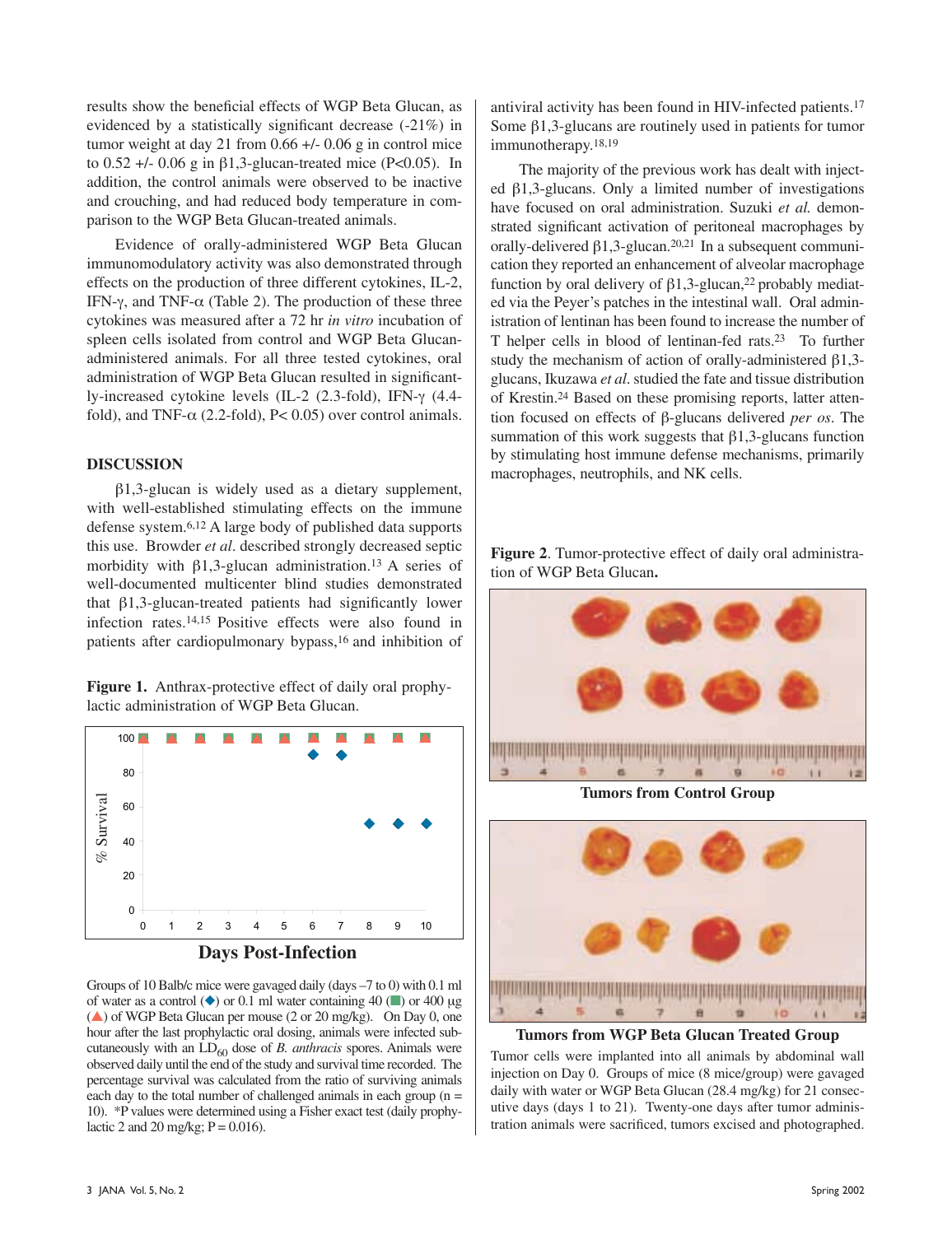**Table 1.** Effect of oral administration of WGP Beta Glucan on tumor growth

|                  | <b>Control</b>  | <b>WGP Beta Glucan</b> |
|------------------|-----------------|------------------------|
| Tumor Weight (g) | $0.66 + - 0.06$ | $0.52 + 0.06*$         |

At day 21 after tumor cell administration animals were sacrificed, tumors excised, and weighed. \*P values were determined using a student's T-test (p<0.05).

With the threat of bioterrorism in the United States becoming a reality, we tested the hypothesis that oral yeast β1,3-glucan could be used as a protective agent against anthrax infection. The preclinical results described in this report demonstrate that orally-administered WGP Beta Glucan has strong anthrax-protective effects. Oral WGP Beta Glucan treatment significantly increased the number of surviving animals as well as prolonged survival time of lethallyinfected animals. Dose ranging studies to date have demonstrated that daily prophylactic doses of 2-20 mg/kg WGP Beta Glucan provides a maximal anthrax-protective effect in mice. Ongoing dose ranging studies are being conducted to determine the minimal WGP Beta Glucan dose required to protect mice against a lethal anthrax infection. Based on the presented preclinical data, WGP Beta Glucan shows promise as a prophylactic treatment to support the immune system and reduce the risk of anthrax infection.

Oral WGP Beta Glucan treatment also reduces the threat of cancer, slowing down the progression of metastatic tumor growth in a preclinical colon cancer model. This observation extends the large body of preclinical and clinical work done in Japan demonstrating the oral anti-tumor activity of mushroom  $\beta$ 1,3-glucans<sup>25-27</sup> to yeast  $\beta$ 1,3-glucan. These published studies have demonstrated that β1,3-glucan immunotherapy leads to the activation of the innate immune cells (macrophages, neutrophils (PMN) and natural killer (NK) cells), the stimulation of tumoricidal activities, production of cytokines, and the generation of enhanced cellmediated responses. Suzuki and colleagues have reported the stimulation of activated macrophages by the administration of SSG22 and NK-type lymphokine-activated killer cells by the combined administration of lentinan and IL-2.28 The stimulation of tumoricidal activities in PMN by a linear bacterial β1,3-glucan has also been reported.29,30 A number of clinical studies have demonstrated synergy between oral β1,3-glucan immunotherapy, and traditional radiation and chemotherapeutic cancer treatment options.31, 32

At present we do not fully understand the mechanisms mediating the anthrax and tumor-protective effects of WGP Beta Glucan. We believe that through specific interactions between the β1,3-glucan active component of WGP Beta Glucan and  $\beta$ 1,3-glucan receptors on M-cells within Peyer's patches in the intestinal mucosa that a systemic signal provided by cytokines is elicited by the gut-associated

**Table 2.** Effects of oral administration WGP Beta Glucan on cytokines

| <b>Cytokine</b> | Control                | <b>WGP Beta Glucan</b>   |
|-----------------|------------------------|--------------------------|
| $II - 2$        | $9.7 +/- 0.5$ pg/ml    | $23.4$ +/- 2.1 pg/ml*    |
| IFN-γ           | $107.8 + - 8.4$ pg/ml  | $475.8 + (-42.3)$ pg/ml* |
| $TNF-\alpha$    | $487.8 +/- 58.2$ pg/ml | $1083.5$ +/- 44.6 pg/ml* |

Twenty-one days after tumor cell administration, animals were sacrificed, spleens excised, and spleen cells purified from each animal. Spleen cells from each animal were cultured with 1 µg of Concanavalin A or 10 µg of LPS for 72hr. Culture supernatants were collected, filtered through 45 µm filter, and tested for presence of IL-2, IFN-γ, and TNF-α. \*P values were determined using a student's T-test (P<0.05 for IL-2, IFN-γ, and TNF- $α$ ).

lymphatic system that stimulates the innate immune system components (macrophages, neutrophils, and NK cells) to a higher functional level, increasing the first line of host defense mechanisms. For these experiments we focused on three important cytokines, IL-2, IFN-γ, and TNF-α. All of these cytokines play an important role not only in physiological processes, but also in bioregulation of host defense reactions. IL-2 is a cytokine produced by activated CD4 and some CD8 T lymphocytes. In addition to being the major T cell growth factor, IL-2 also stimulates: growth and differentiation of cytotoxic T cell precursors, NK cells, differentiation of activated human B-lymphocytes, and activation of monocytes. TNF- $\alpha$  is a pleiotropic cytokine secreted primarily by monocytes/macrophages and T lymphocytes, respectively. TNF- $\alpha$  is the principal mediator of natural immunity against gram-negative bacteria and a key mediator of inflammatory responses and septic shock.<sup>33</sup> IFN-γ, sometimes called immune interferon, is produced mainly by T lymphocytes as a result of antigenic or mitogenic stimulation. The activities of IFN-γ are many, including induction of MHC expression, macrophage activation, and effects on the differentiation of lymphocytes.

In this paper we report important biological activities of yeast-derived β1,3-glucan (ImucellTM WGP Beta Glucan). Oral administration of WGP Beta Glucan increased the production of three important cytokines (IL-2, IFN-γ, and TNF-α), inhibited growth of cancer cells *in vivo,* and provided a prophylactic defense against anthrax infection in mouse models. Despite our current lack of knowledge about the precise mechanisms through which oral  $\beta$ 1,3-glucan mediates its protective effects, these anti-tumor and anti-infective properties of yeast-derived WGP Beta Glucan presented in this report suggest that further study is warranted to understand these benefits of  $\beta$ 1,3-glucans.

#### **REFERENCES**

1. Benacerraf B, Sebestyen MM. Effect of bacterial endotoxins on the reticuloendothelial system. *Fed Proc.* 1957;16:860-867.